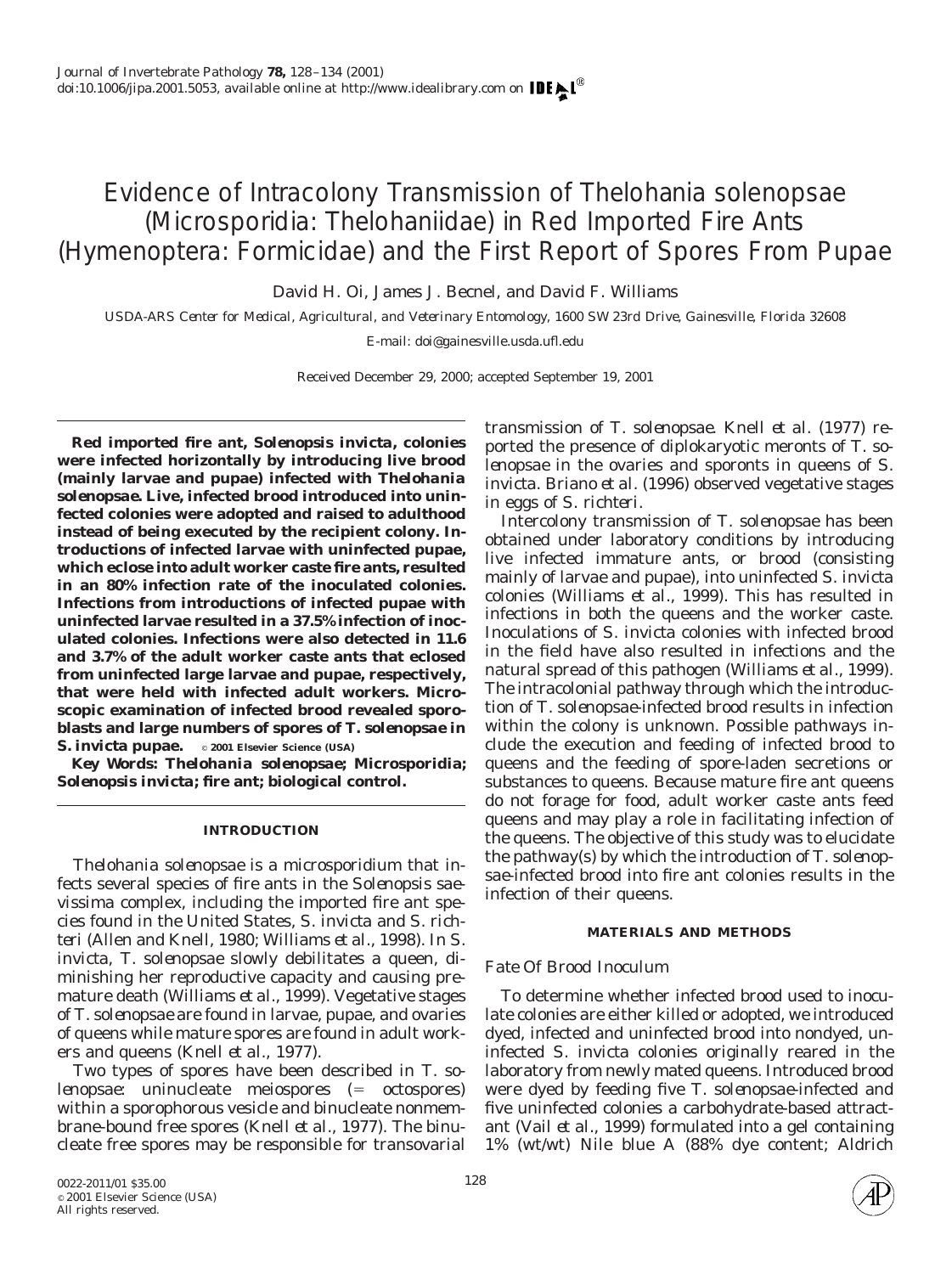

**FIG. 1.** Progression and outcome of combinations of live *S. invicta* larvae and pupae, obtained from *Thelohania solenopsae*-infected colonies, which were initially placed with uninfected *S. invicta* queens. Note that larvae and pupae developed into worker caste pupae and adults, respectively.

Chemical, Milwaukee, WI). The dye-stained gel was available to the colonies for 8 to 14 days without replenishment to allow the fat bodies of both larvae and pupae to be stained, while permitting the gut contents to be cleared of dye. Thus, trophallactic transfer of dye from the dye-stained introduced brood to the nondyed recipient colonies was prevented.

Uninfected recipient colonies  $(n = 10)$  each consisted of approximately 2000 adult workers, 7 ml of brood, and a queen. Dyed brood (0.5 g of an equal mixture of dyed larvae and pupae) was separated from adult ants and placed into a small container next to the nest cell of a recipient colony. The presence or absence of dyed brood or callow adults in the nest cell or in refuse piles of dead ants was recorded at 1- to 2-day intervals for 2 weeks. Colonies inoculated with dyed, infected brood were examined for *T. solenopsae* infection after 8 and 24 weeks by looking for vegetative stages in larvae and prepupae smeared individually onto slides and stained with a 20% Giemsa solution (Undeen, 1997). In addition, wet mounts of macerated groups of adults were microscopically examined for meiospores (Williams *et al.,* 1998).

# *Introduction of Infected Brood with Uninfected Queens.*

*S. invicta* queens from uninfected polygyne colonies were exposed to different combinations of *T. solenopsae*-infected *S. invicta* larvae, pupae, and adult worker caste ants. Ants were held in plastic boxes (7.5 by 23 by 5 cm) with the inner sides of boxes coated with Fluon (ICI Flouropolymers, Downington, PA) to prevent ants

from escaping. Each box contained a nest tube, which was a modification of newly mated queen cells described by Banks *et al.* (1981). Each consisted of a glass test tube half-filled with water and plugged with a layer of cotton followed by a layer of dental plaster (Castone, Dentsply Trubyte Division, York, PA). Ants were provided a diet of frozen, farm-raised crickets and sugar-water.

Four combinations of infected and uninfected *S. invicta* life stages were placed with individual uninfected queens. These combinations were selected to isolate inoculum of either infected larvae or pupae with a queen to determine which stage is needed for infection (Fig. 1). Fourth instars were used because they predigest solid foods, which are then passed to the colony by trophallaxis (Petralia and Vinson, 1978). Except for Combination 2, when larvae and/or pupae were introduced into nest tubes that contained the uninfected queen, they were allowed to complete development and eclose to provide infected or uninfected adults. This also prevented execution of queens by adult worker ants that originated from different colonies. A minimum of 25 larvae or pupae were used for each combination per uninfected queen. For each combination there were 10 replicates consisting of one queen each. All of the above combinations had corresponding controls composed of uninfected queens, larvae, and/or pupae.

*Combination 1: infected pupae.* This combination assessed whether an uninfected queen held with infected pupae and subsequent infected adults that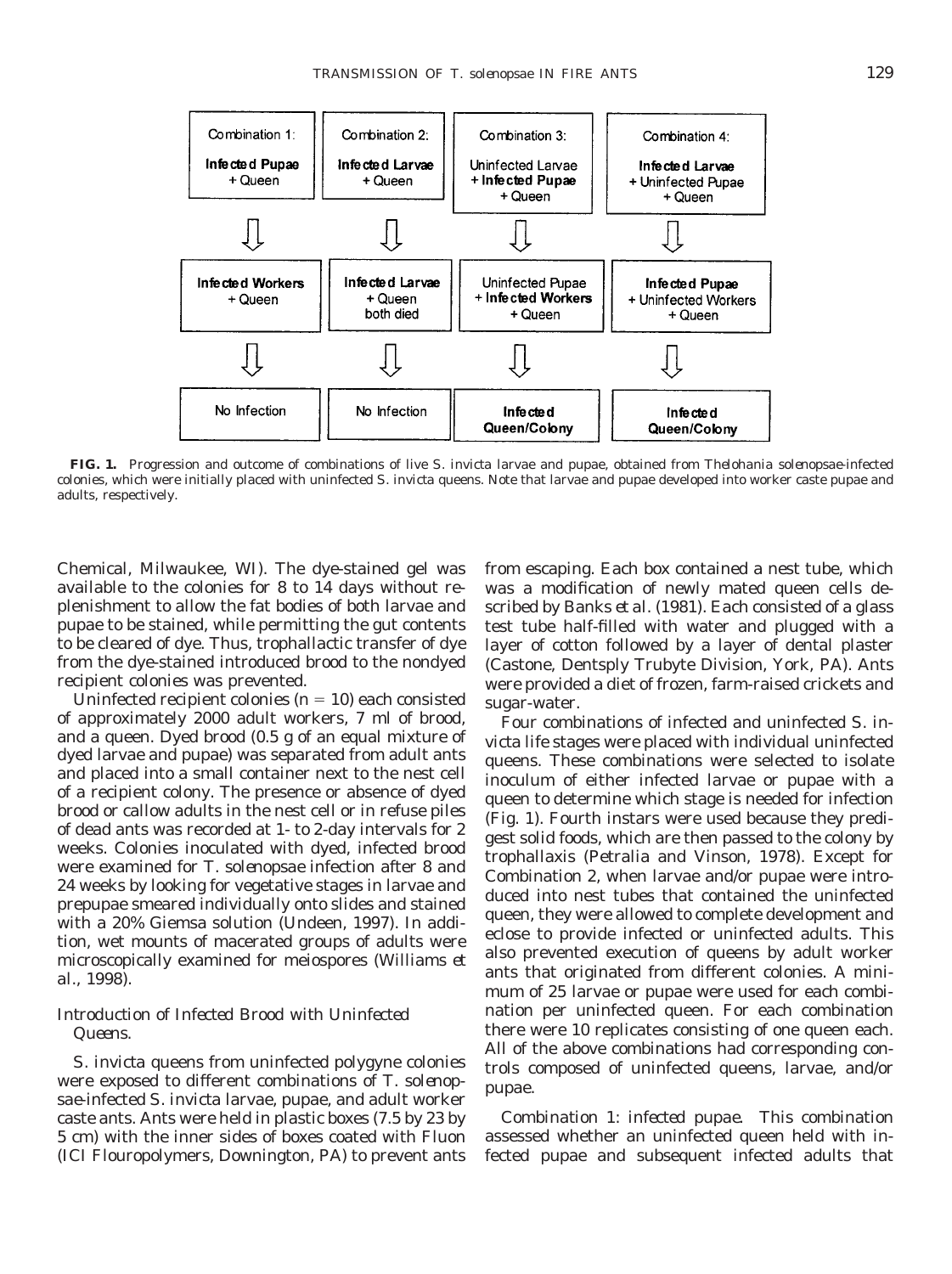eclosed from the pupae would result in her infection. Eggs that were laid by four queens were collected weekly. Because infections in previous studies with whole colonies were initially detected at 8 weeks, only eggs collected 8 and 10 weeks after pupae were introduced were stained with Giemsa (Undeen, 1997) and examined for infection. Queens also were stained and examined for vegetative stages and meiospores after 13 weeks. Because it was difficult to detect infections in eggs, larvae were examined for infections from five additional uninfected queens that were held with infected pupae. All eggs from these queens were collected weekly and reared to the 4th instar by placing them with uninfected adult worker ants. Larvae or prepupae reared from eggs collected at 7 and 12 weeks were smeared individually onto slides, stained with Giemsa, and examined for vegetative stages of *T. solenopsae*. The latter five queens were not examined for infection because of queen death, and larval examinations reflected queen infections due to vertical transmission.

*Combination 2: infected 4th-instar larvae.* This test was conducted to determine whether the tending, by an uninfected queen, of infected 4th instars would result in her infection. *T. solenopsae*-infected 4th instars were removed from the nest tubes when they became pupae and replaced with new infected 4th instars. Infected larvae were placed with a total of 10 uninfected queens. Five queens were obtained from field-collected polygynous colonies and 5 queens were field-collected newly mated queens that could produce eggs. Newly mated queens initially do not require tending by adult worker caste ants for survival. Evidence of *T. solenopsae* infections were to be determined from stained smears of eggs or larvae that were collected weekly.

*Combination 3: uninfected 4th-instar larvae* + *infected pupae.* This combination examined the possibility of having infected pupae and/or infected adult workers that eclosed from the pupae as the source of inoculum and uninfected 4th instars facilitating transfer of inoculum to the queen. Predigested food and secretions from 4th instars are provided to the queen by adult workers via trophallaxis (Petralia and Vinson, 1978; Tschinkel, 1995). Fourth instars or prepupae were collected and examined for *T. solenopsae* infection 8 to 20 weeks after brood introduction. Collected larvae and prepupae were assumed to originate from the queens because the 8-week sampling interval allowed for the introduced larvae to develop into pupae and adults. Larva to adult development time for infected and uninfected *S. invicta* is less than 8 weeks (Porter, 1988; D.H.O. unpublished data). For each sampling date and replicate, 10 larvae or prepupae were examined. The combination was replicated 10 times, with each replicate containing a queen, brood, and workers.

*Combination 4: infected 4th-instar larvae* + *uninfected pupae.* This combination examined the possibility of inoculum originating from infected 4th instars being trophallactically passed to the queen by uninfected adult workers that eclosed from the introduced pupae. Colony infections were determined from larval and prepupal samples using methods described in Combination 3. Combination 4 had 10 replications.

## *Worker to Brood Transmission*

Infected ants were obtained from field-collected colonies that had  $30+$  meiospores per viewing field (400 $\times$ ) when a wet mount was prepared from a group of 15–20 ants. Uninfected ants were obtained from laboratory colonies reared from newly mated queens. Infected groups of approximately 250 worker caste adults, from the aforementioned infected colonies, were held in boxes and maintained as described in the preceding experiment. Infection rates for each group of adults were determined by examining 10 wet mounts of macerated individual ants per group for *T. solenopsae* meiospores under a phase-contrast microscope. After allowing the groups of adults to settle for 1 day in the boxes, uninfected brood consisting of approximately 50 small larvae (mainly 2nd and 3rd instars, 1.02 mm  $\pm$ 0.13 SD in length), 25 large larvae (mainly 4th instars, 1.72 mm  $\pm$  0.26 SD in length), or 25 nonmelanized (white) pupae were placed separately into each box. Brood were observed daily, and when melanized pupae developed they were removed and placed into a plastic vial with a slightly dampened laboratory tissue. One to three uninfected adult workers, which tended the pupae, were added to the vials. When callow workers emerged, they were transferred to another vial and allowed to sclerotize for a minimum of 1 day before being frozen and examined individually for infection. Boxes and vials containing ants were held at 27.7– 30°C. Controls followed the same procedure as above except that adult worker groups were uninfected. There were 10 replicates of infected and control groups, with replications based on colonies from which the groups of infected workers were obtained.

#### *Detection of Spores in Immature Stages*

The ability to infect healthy queens of *S. invicta* by the addition of infected larvae and/or pupae led us to examine these stages for the presence of spores that might play a role in intracolonial horizontal transmission. Larvae and pupae of *S. invicta* from *T. solenopsae*-infected colonies were separated and examined individually with a phase-contrast microscope for the presence of spores. Spores were measured using a splitimage micrometer. The number of spores per individual worker caste pupa and adult  $(n = 10$  for each stage) were determined with a hemocytometer.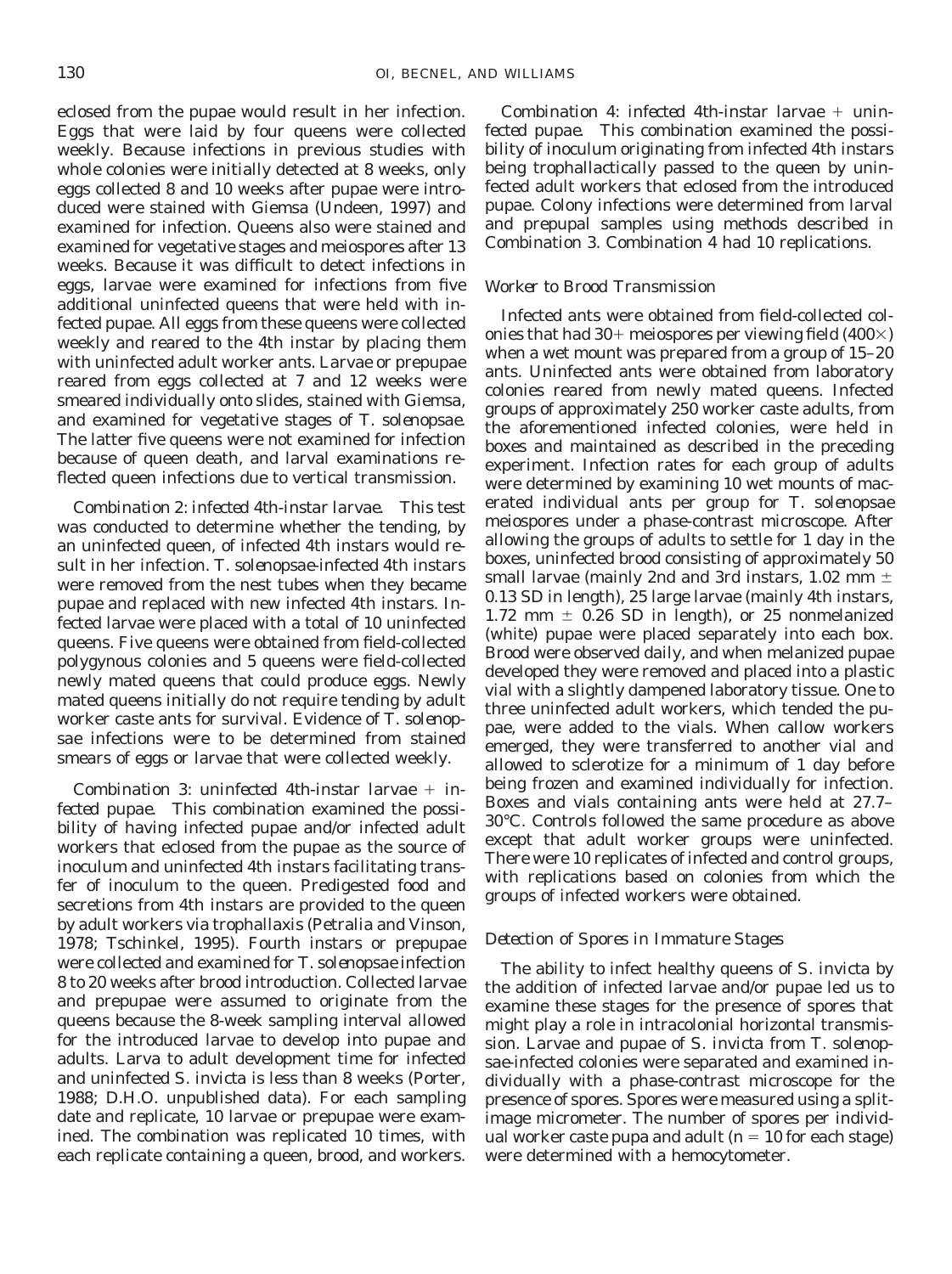### **TABLE 1**

Detection of *T. solenopsae* Infections after Combinations of Infected and Uninfected Larvae or Pupae Were Held with Uninfected *S. invicta* Queens

|                                                                                                            |                                                                |                                           | Inoculated colonies               | Control colonies                                      |                                                                |                                                                   |                                          |
|------------------------------------------------------------------------------------------------------------|----------------------------------------------------------------|-------------------------------------------|-----------------------------------|-------------------------------------------------------|----------------------------------------------------------------|-------------------------------------------------------------------|------------------------------------------|
| Combination of brood stage with<br>uninfected queen                                                        | % Colonies<br>infected <sup>a</sup><br>(infected/<br>colonies) | Total brood<br>infected/<br>examined $^b$ | Week<br>infection<br>1st detected | No. queens<br>infected/<br>$\alpha$ examined $\alpha$ | % Colonies<br>infected <sup>a</sup><br>(infected/<br>colonies) | <b>Total brood</b><br>infected/<br>$\alpha$ examined <sup>b</sup> | No. queens<br>infected/<br>examined $^c$ |
| (1) Infected pupae (infected workers)                                                                      | 0(0/9)                                                         | 0/42                                      |                                   | 0/4                                                   | 0(0/5)                                                         | $0/50^{d}$                                                        | 0/5                                      |
| (2) Infected larvae                                                                                        | $0(0/0^{\circ})$                                               | 0/0                                       |                                   | 0/2                                                   | 0 $(0/1)$ <sup>e</sup>                                         | 0/0                                                               | 0/1                                      |
| (3) Infected pupae (infected workers) $+$<br>uninfected larvae<br>$(4)$ Infected larvae + uninfected pupae | 37.5(3/8)                                                      | 10/150                                    | 16                                | 0/3                                                   | 0(0/8)                                                         | 0/110                                                             | 0/0                                      |
| (uninfected workers)                                                                                       | 80(8/10)                                                       | 34/180                                    | 8                                 | 3/4                                                   | 0(0/9)                                                         | 0/140                                                             | 0/2                                      |

*<sup>a</sup>* Infections determined from larvae, prepupae, and/or queens.

*<sup>b</sup>* Total number of larvae or prepupae examined among several sample dates.

*<sup>c</sup>* All queens could not be recovered for examination.

*<sup>d</sup>* Eggs examined instead of larvae or prepupae.

*<sup>e</sup>* All or most queens died in inoculated and control colonies before producing appreciable egg or larval samples.

#### **RESULTS**

#### *Fate of Brood Inoculum*

Live, infected, and uninfected dyed brood were present in all of the colonies during the 2-week observation period. Dead, dyed brood were recovered in refuse piles from three of five colonies given infected brood and three of five colonies given uninfected brood. Recoveries of the dead, dyed brood were intermittent in the inoculated colonies and did not represent a total execution of introduced brood. Recoveries of dead, uninfected introduced brood were more prevalent than in the inoculated colonies for unknown reasons. Live dyed pupae or dyed callow adults were found in all colonies after 2 weeks, suggesting that some introduced larvae and/or pupae survived to adulthood. *T. solenopsae* infection was detected in four of the five inoculated colonies and in none of the control colonies. Meiospores and vegetative stages were observed in adult and brood samples from the infected colonies, respectively, at 8 to 24 weeks after brood was introduced. The presence of infected adults further confirmed that the brood inoculum was raised to adulthood and/or that *T. solenopsae* infections occurred.

# *Introduction of Infected Brood with Uninfected Queens*

*Combination 1: infected pupae.* None of the nine colonies examined was infected with *T. solenopsae* (Table 1). Eggs, four queens, and a total of 42 larvae (5 to 15 larvae per queen) had no evidence of infection. Because pupae eclosed into infected adults, this combination showed that queens did not become infected in the sole presence of infected adults. All control colonies were uninfected.

*Combination 2: infected 4th instar larvae.* Queens combined with either infected or uninfected (control) larvae died within 10 weeks (Table 1). Appreciable egg or larval samples could not be obtained from all queens. Because ants are eusocial insects, queens and larvae generally need adult workers to survive, and once workers are present, queens generally do not tend larvae. Thus, these results suggested that this infection pathway is unlikely.

*Combination 3: uninfected 4th instar larvae* + *infected pupae.* Infections were detected in three of eight colonies (two queens died before sampling). Infections were detected only in larval or prepupal samples obtained at 16 weeks (Table 1), and infection rates from these three samples were 10, 30, and  $60\%$  ( $n = 10$ ) each). Infections were not detected in queen samples. *T. solenopsae* infection was not found in any of the controls. This combination suggested that colony infection occurred when larvae were present with infected adults.

*Combination 4: infected 4th instar larvae* + *uninfected pupae. T. solenopsae* infections were detected in larvae/prepupae or queens in 8 of 10 colonies (Table 1). Infection rates of larvae/prepupae among infected colonies averaged 45.7%  $(\pm 36.4 \text{ SD})$  in 7 colonies. In 1 of the 8 infected colonies, an infected queen was found instead of infected larva/prepupa. A total of three of four dissected queens were infected with spores. Larval/prepupal infections initially were detected 8 weeks after infected larvae were added. *T. solenopsae* infection was not found in any of the controls. This combination indicated that infected larvae with adult workers facilitated rapid and consistent queen infections.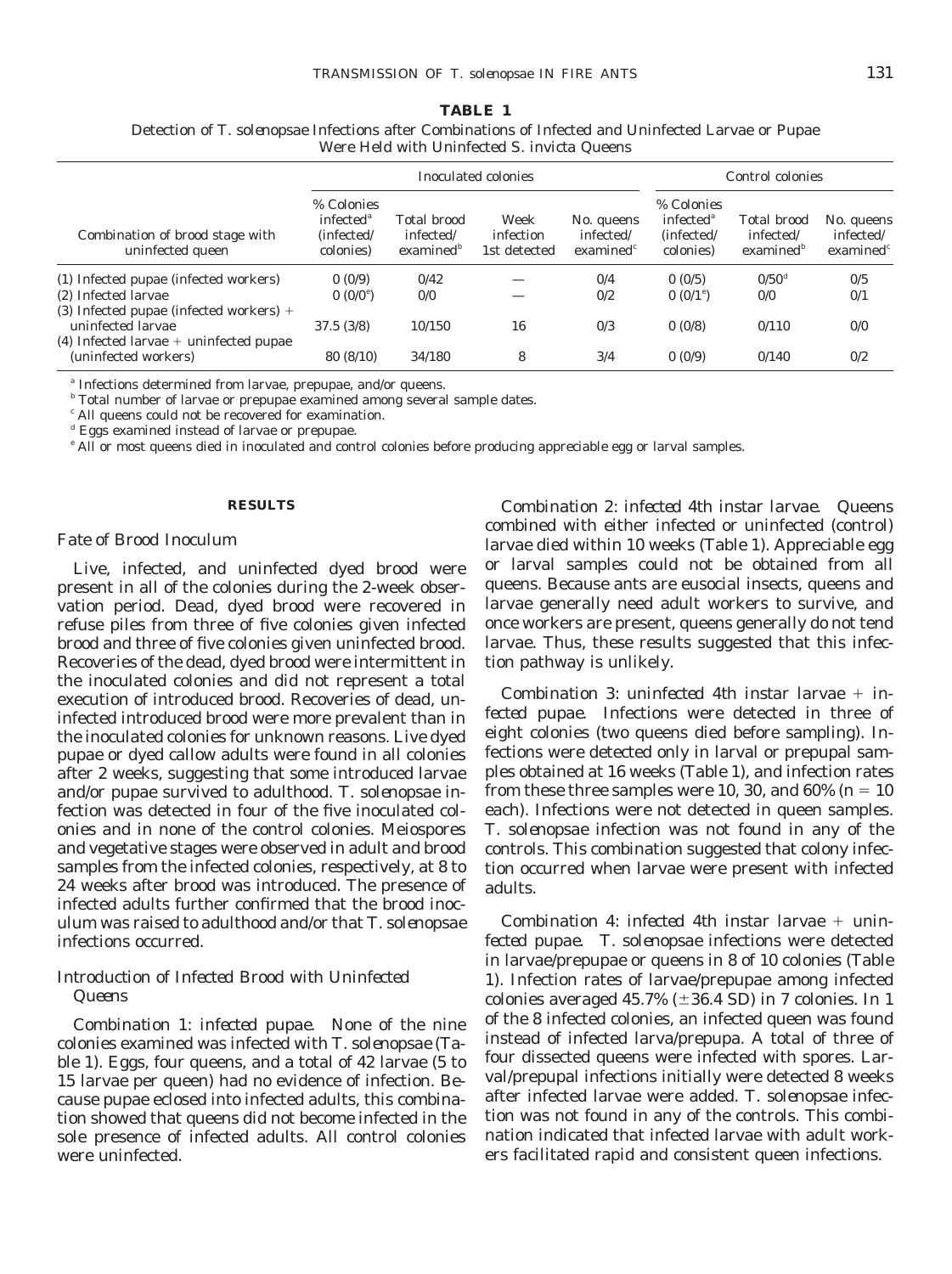#### **TABLE 2**

| Small larvae <sup>a</sup>            |                                 |                                 |                                                            | Large larvae $\iota$                   |                                 | White pupae                                                |                                        |                                 |
|--------------------------------------|---------------------------------|---------------------------------|------------------------------------------------------------|----------------------------------------|---------------------------------|------------------------------------------------------------|----------------------------------------|---------------------------------|
| % Infect.<br>group<br>(No. reps) $c$ | Treated<br>infected/<br>eclosed | Control<br>infected/<br>eclosed | % Infect.<br>group<br>(No. reps) <sup><math>c</math></sup> | <b>Treated</b><br>infected/<br>eclosed | Control<br>infected/<br>eclosed | % Infect.<br>group<br>(No. reps) <sup><math>c</math></sup> | <b>Treated</b><br>infected/<br>eclosed | Control<br>infected/<br>eclosed |
| 100(1)                               | 0/26                            | 2/17                            | $90^{d}$ (1)                                               | 0/17                                   | 0/0                             | $90^{d}$ (3)                                               | 0/27                                   | 0/12                            |
| $90^{d} (2)$                         | 0/14                            | 0/16                            | 80(2)                                                      | 10/32                                  | 0/3                             | $70^{d}(1)$                                                | 0/7                                    | 0/6                             |
| $70^{d}(1)$                          | 0/8                             | 0/0                             | $70^{d}$ (2)                                               | 1/22                                   | 0/5                             | 60(3)                                                      | 3/21                                   | 0/23                            |
| 60(3)                                | 0/16                            | 0/44                            | 60(3)                                                      | 0/22                                   | 0/5                             | 50(1)                                                      | 0/4                                    | 0/13                            |
| 50(2)                                | 0/24                            | 0/29                            | 50(1)                                                      | 0/0                                    | 0/6                             | 40(2)                                                      | 0/22                                   | 0/15                            |
| 30(1)                                | 0/8                             | 0/3                             | 40(1)                                                      | 0/2                                    | 0/10                            |                                                            |                                        |                                 |
| Total                                | 0/96                            | 2/109                           |                                                            | 11/95                                  | 0/29                            |                                                            | 3/81                                   | 0/69                            |

Number of *T. solenopsae*-Infected *S. invicta* Adults That Eclosed from Brood Held with Groups of Adult, Worker Caste *S. invicta* Infected with *T. solenopsae* (Treated) or Held with Uninfected Workers (Control)

<sup>a</sup> Small larvae were mainly 2nd and 3rd instars,  $1.02$  mm  $\pm$  0.13 SD in length.

 $<sup>b</sup>$  Large larvae were mainly 4th instars, 1.72 mm  $\pm$  0.26 SD in length.</sup>

*<sup>c</sup>* Percentage infection of a sample of 10 ants obtained from the groups of adult workers held with the uninfected brood and the number of replicates with the given group percentage infection.

*<sup>d</sup>* Infection rate obtained from a single sample of adults from the source colony and/or from the adult worker groups.

#### *Worker to Brood Transmission*

*T. solenopsae* infection rates of 11.6 and 3.7% were detected in groups containing either large uninfected larvae or white pupae, respectively. Infections were not detected from the small larvae groups except for 2 of 17 workers from one replicate in a control group (Table 2). Because infections were not detected in any of the other control groups, it was assumed that this was an isolated occurrence of contamination. When white pupae were tended (i.e., groomed, because pupae do not feed) by infected adults, infections occurred in 3 of 81 individuals (Table 2) and probably reflected an inefficient mode of infection because of the low infection rate or possible contamination. Contamination could occur if infected workers, used in the test, also carried infected pupae from the source colony. Average infection rates of the adult worker ants that tended the introduced brood ranged from 30 to 100% with an average of 65.7%.

#### *Detection of Spores in Immature Stages*

In fresh squashes of *S. invicta* pupae infected with *T. solenopsae* we found what appeared to be binucleate sporoblasts (Fig. 2a) and large numbers of spores (Fig. 2b). The mature spores were ovate and measured 4.5  $\pm$  $0.1 \times 2.3 \pm 0.05 \ \mu m$  (range  $3.6 - 5.6 \times 2.0 - 2.7 \ \mu m$ ,  $n = 20$ , fresh). The posterior vacuole was large and prominent in fresh spores (Fig. 2b). The ratio of these spores, found in individual pupa, to meiospores and free spores, found in adult ants, was 59.5:67.5:1.0. Spores were not observed in larvae infected with *T. solenopsae*.

#### **DISCUSSION**

*T. solenopsae* infection occurred when live, infected brood was adopted and reared by a colony, in contrast to all introduced brood being executed. Evidence of queen infections with *T. solenopsae* was observed most



**FIG. 2.** Sporoblast and spores of *Thelohania solenopsae* in pupae and adults of *Solenopsis invicta*. All fresh and phase contrast; bar, 5 <sup>m</sup>m. (a) Sporoblast of *T. solenopsae* in pupae. (b) Spores of *T. solenopsae* in pupae. Note the large posterior vacuole at one end of the spore. (c) Binculeate "free" spore and octospores in adult workers of *S. invicta*.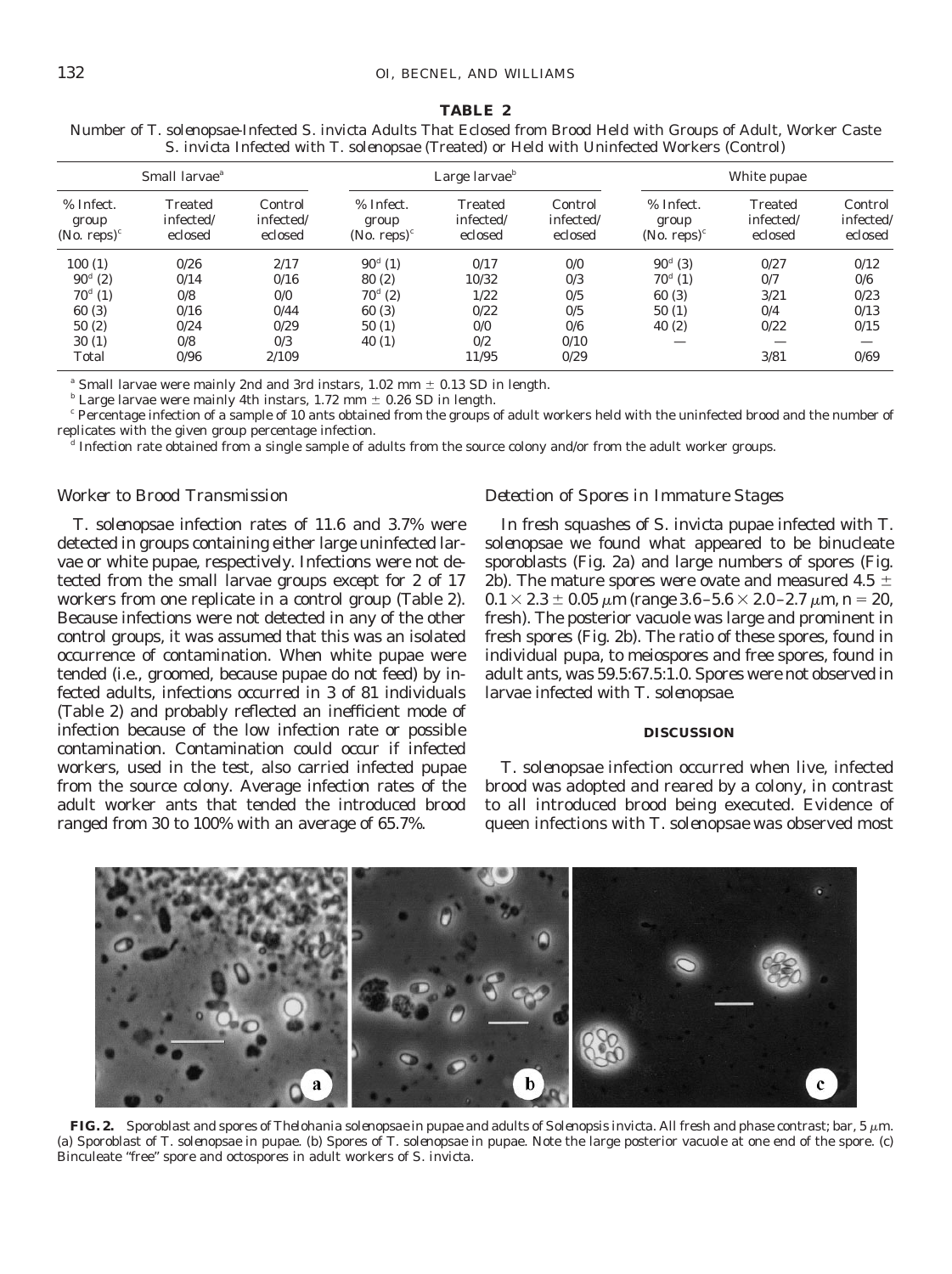consistently in the combination containing live infected larvae and worker caste adults that eclosed from uninfected pupae. Infections were also obtained from the combination of infected pupae and uninfected larvae. However, infections from the latter combination were detected at 16 weeks, and not at 8 and 12 weeks, which was twice as long as the former combination. The maximum duration from egg through larval stages for *S. invicta* is less than 6 weeks (Porter, 1988). This suggested that queen infection occurred later because the introduced larvae developed into pupae while introduced, infected pupae developed concurrently into infected adults. Thus, queen infection was delayed until new 4th-instar larvae developed from eggs laid by a queen. Because queens did not become infected in the sole presence of infected adult workers (Combination 1), *T. solenopsae* was most likely passed by the adults to the larvae and then to the queen. Thus, spores (type unknown) are probably being transferred from adults to larvae during trophallaxis, perhaps in oral secretions.

We were able to detect infection in adults that eclosed after large larvae and white pupae were reared by infected adult workers. However, infections rates were less than 12% and occurred in only 2 of 10 replicates for either brood stage. Transmission of *T. solenopsae* from live infected, adult workers to uninfected brood has been reported by Allen and Knell (1980). They reported a 25% infection rate when brood (stage not specified) was held with adults that were approximately 100% infected. These results suggested that infected workers could distribute spores to brood. Adult workers of the tropical fire ant *Solenopsis geminata* transmit the microsporidian *Burnella dimorpha* by mechanically passing spores collected from dead infected pupae to uninfected 4th-instar larvae (Jouvenaz *et al.,* 1981). They reported that the binucleate, nonmembrane-bound spores were infective, while the uninucleate, meiospores found in fat bodies were not. Attempts at *per os* transfer of *T. solenopsae* spores in a diet of chicken egg yolk to small groups of workers and brood of *S. invicta* did not result in infections (Allen and Knell, 1980). Presumably, these spores were primarily meiospores because they were obtained from adult ants. Meiospores are found in much greater abundance in adult ants than the free spores (Knell *et al.,* 1977). It is possible that the meiospores of *T. solenopsae* are not infective to other individuals of the same host species. *T. solenopsae* meiospores have been mixed with various food attractants, ingested by 4thinstar *S. invicta* larvae and observed in gut contents and meconium. However, all of these spores remained ungerminated (B. A. Moser, personal communication). Such spores may infect an intermediate host as exemplified in the life cycle of some microsporidia of mosquitoes (Becnel and Andreadis, 1999). However, an intermediate host for *T. solenopsae* has not been reported (Briano *et al.,* 1996; D.F.W. personal observation). Thus, it seems that intracolony transmission of *T. solenopsae* may be dependent on the transfer of a less prevalent infective spore instead of the more numerous meiospores.

As indicated previously, *T. solenopsae* currently is characterized by two spore types that occur only in adult ants. The predominant spore type is formed in packets of eight uninucleate pyriform spores (meio $s$  spores  $=$  octospores) while oval binucleate (free) spores are rare (Fig. 2c). The adult binucleate (free) spore measured (4.93  $\pm$  0.58  $\times$  1.85  $\pm$  0.16  $\mu$ m), lacks a prominent vacuole, and represents less than 2% of the total spores (Knell *et al.,* 1977). The spores reported here from pupae were smaller in size than the binucleate spore in adults, produced in greater numbers, and distinguished by the prominent posterior vacuole (Fig. 2b) indicating a functional difference (Becnel and Andreadis, 1999). These two spore types also differed by their occurrence in different stages of the host (pupae versus adults). This is the first report for large numbers of spores being produced in pupae and may represent the first report of a third spore type in *T. solenopsae*. Briano *et al.* (1996) reported the presence of a single meiospore in a pupa of *S. richteri*. The role of this spore formed in pupae in the life cycle of this pathogen is unknown. In this study, after the introduction of reciprocal combinations of infected or uninfected larvae and pupae (Combinations 3 and 4) colonies were allowed to continue to grow. Thus, infected pupae, and presumably the same spore type, were present in large numbers. *S. invicta* workers have a buccal tube that filters out particle sizes  $>0.88$   $\mu$ m (Glancey *et al.,* 1981), which is smaller than the size range of both types of free spores and the meiospores (Knell *et al.,* 1977). However, limits of particle ingestion by queens have not been reported, so there may be a possibility that spores can be ingested by queens.

In summary, the most consistent intracolony infection of *S. invicta* queens by *T. solenopsae* was obtained when live infected larvae and uninfected pupae were placed with an uninfected queen. Delayed queen infection resulted from the combination of infected pupae and uninfected larvae. Large numbers of what appeared to be binucleate spores of *T. solenopsae* were observed in the pupae of *S. invicta*. Studies are underway to determine the possible role for this spore in the life cycle of *T. solenopsae* and to examine its ultrastructural features.

#### **ACKNOWLEDGMENTS**

Technical assistance provided by Dawn Calibeo, Eileen Carroll, Christine Harrison, Greg Knue, Euripides Mena, Corey Montiero, Susan Reidel, and Susan (Genie) White (all currently or formerly of the USDA-ARS, Center for Medical, Agricultural, and Veterinary Entomology) was greatly appreciated. Critical reviews of the manuscript were provided by Bettina Moser (USDA-ARS, Center for Medical, Agricultural, and Veterinary Entomology) and Roberto Pereira (University of Tennessee, Knoxville).